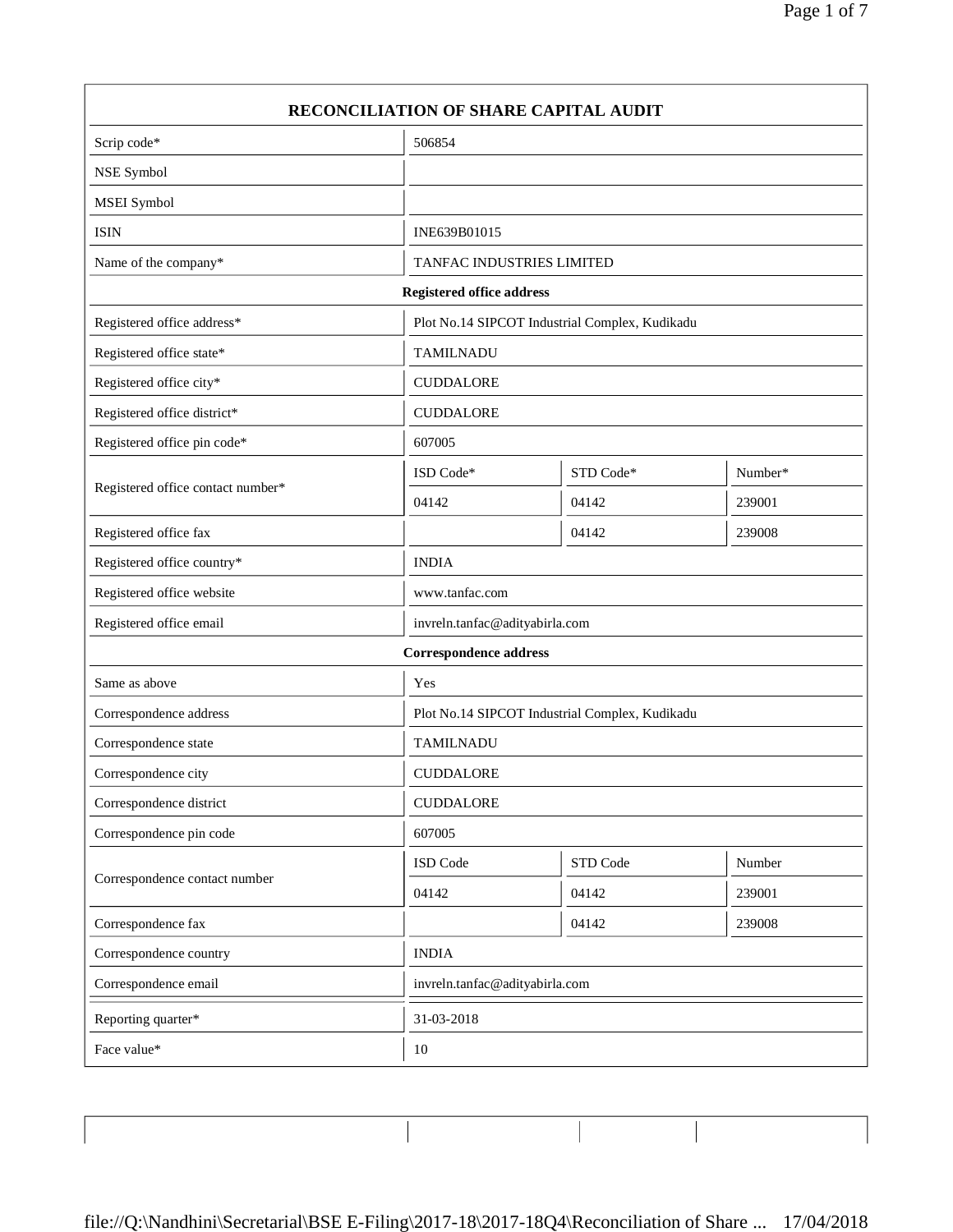| <b>Stock Exchange Details:</b>                                             | Name of stock<br><b>Exchange</b> | <b>Listed</b><br>Capital | % Of total issued<br>capital |
|----------------------------------------------------------------------------|----------------------------------|--------------------------|------------------------------|
| Name of other stock exchanges where the company's<br>securities are listed | <b>BSE</b> Ltd                   | 9975000                  | 100                          |
| Remarks                                                                    |                                  |                          |                              |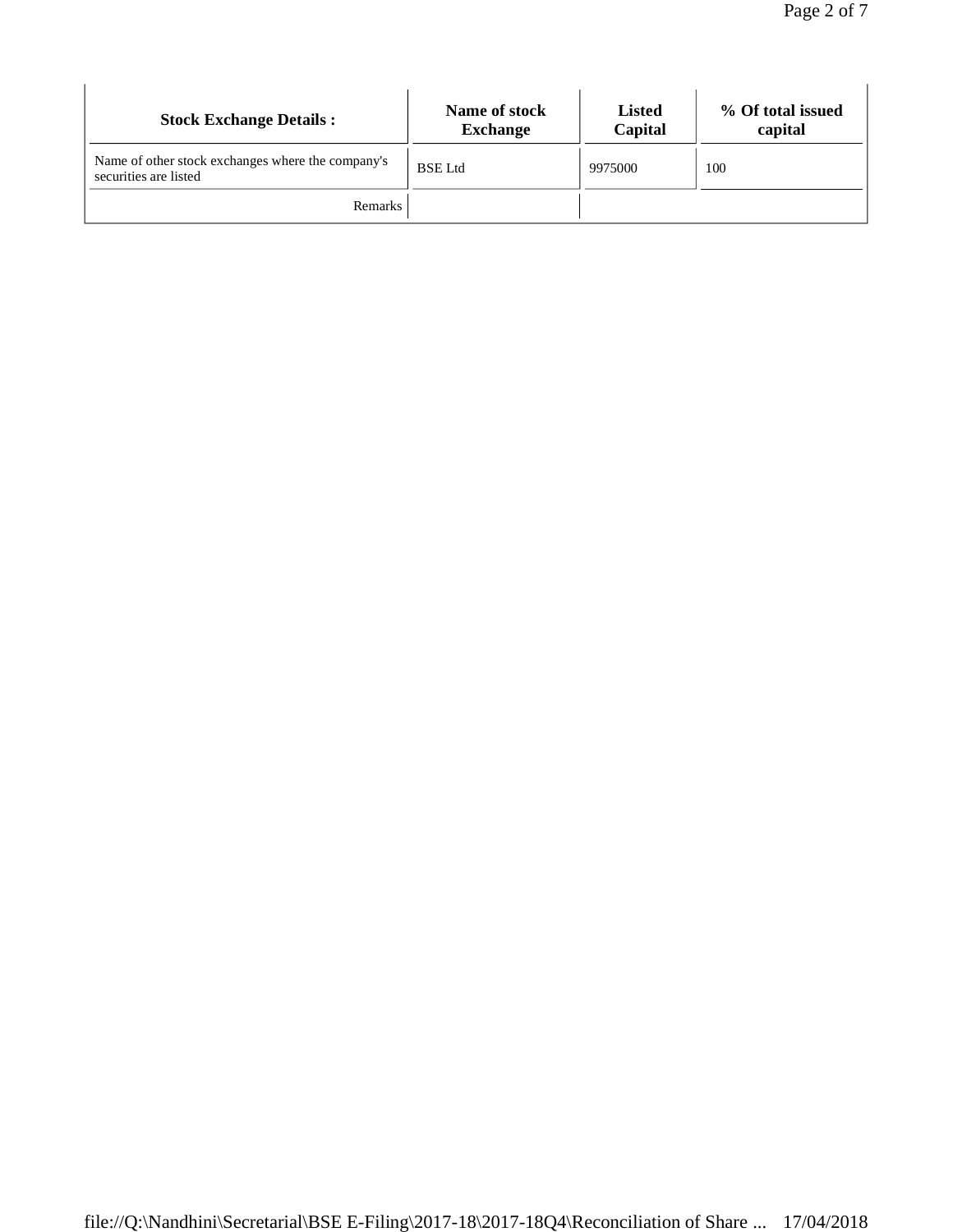| <b>Capital Details:</b>                                                           |                  |                           |
|-----------------------------------------------------------------------------------|------------------|---------------------------|
|                                                                                   | Number of shares | % Of total issued capital |
| Issued capital*                                                                   | 9975000          |                           |
| Listed capital (BSE) (As per company records) <sup>*</sup>                        | 9975000          | 100                       |
| Held in dematerialised form in CDSL*                                              | 2467446          | 24.74                     |
| Held in dematerialised form in NSDL <sup>*</sup>                                  | 7063649          | 70.81                     |
| Physical*                                                                         | 443905           | 4.45                      |
| Total no.of shares*                                                               | 9975000          | 100                       |
| Reasons for difference if any, Between issued capital and listed capital*         | $\Omega$         |                           |
| Reasons for difference if any, Between issued capital and total number of shares* | $\mathbf{0}$     |                           |
| Reasons for difference if any, Between listed capital and total number of shares* | $\overline{0}$   |                           |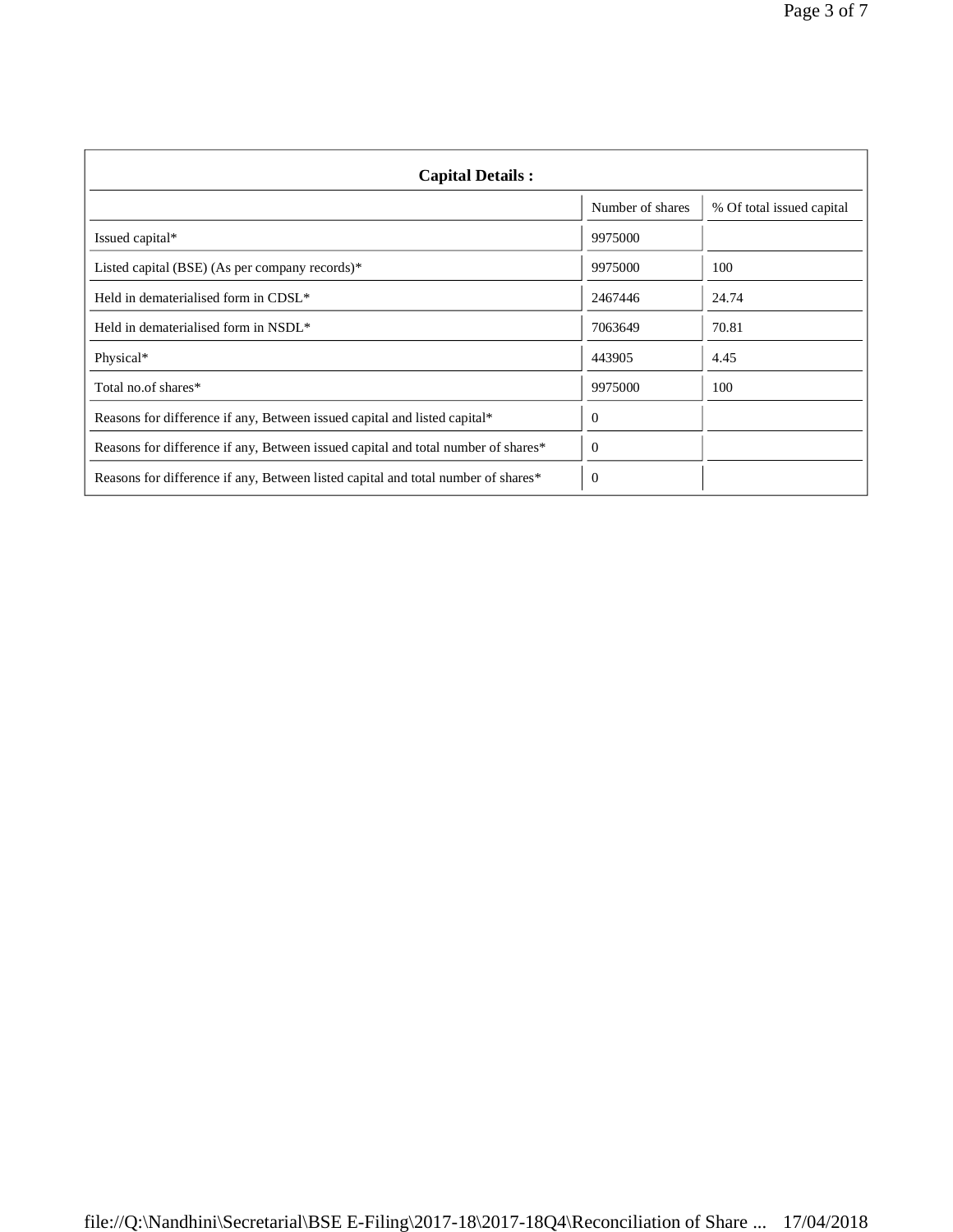## **Certifying the details of changes in share capital during the quarter under consideration as per Table below :**

Whether changes during the quarter\* No

| Register of members is updated*                                                                              | Yes |
|--------------------------------------------------------------------------------------------------------------|-----|
| If not, Updated upto which date                                                                              |     |
| Reference of previous quarter with regards to excess dematerialised shares, If any.                          |     |
| Has the company resolved the matter (excess dematerialised shares mentioned above) in the current quarter ?* |     |
| If not, Reason why?                                                                                          |     |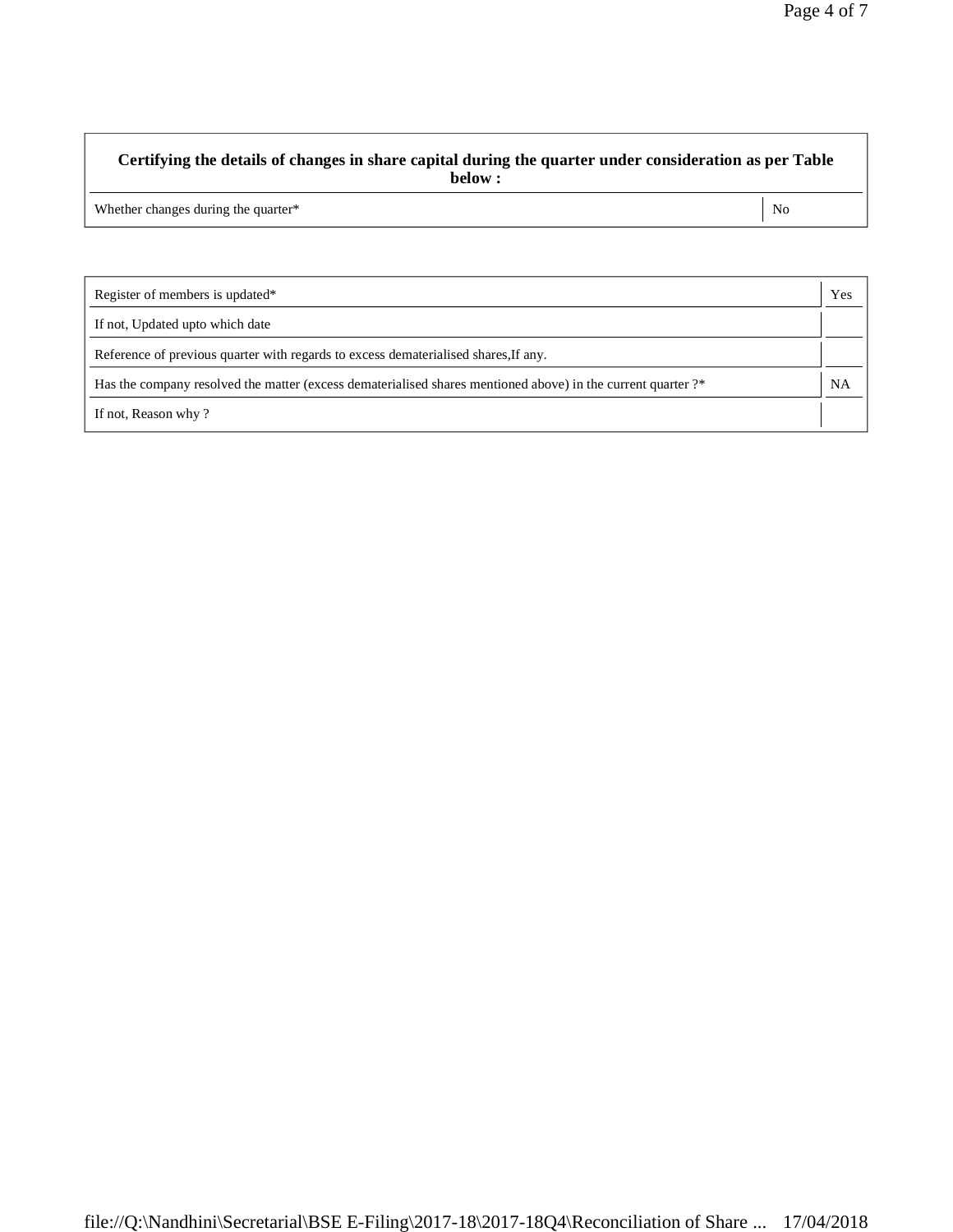| Mentioned the total no.of requests, If any, confirmed after 21 days and the total no.of requests pending<br>beyond 21 days with the reasons for delay |                    |               |                   |
|-------------------------------------------------------------------------------------------------------------------------------------------------------|--------------------|---------------|-------------------|
| Total no.of demat requests                                                                                                                            | No.of requests $*$ | No.of shares* | Reasons for delay |
| Confirmed after 21 days*                                                                                                                              | $\Omega$           | $\theta$      |                   |
| Pending for more than 21 days*                                                                                                                        | $\theta$           | -0            |                   |
| <b>Remarks</b>                                                                                                                                        |                    |               |                   |

| <b>Compliance Officer Details</b> |                                |  |
|-----------------------------------|--------------------------------|--|
| Name of the compliance officer*   | MRS.PUNITA AGGARWAL            |  |
| Designation*                      | <b>COMPANY SECRETARY</b>       |  |
| Membership Nos                    | 31729                          |  |
| Telephone no.*                    | 04142-239001                   |  |
| Fax no.                           | 04142-239008                   |  |
| $E$ -mail id*                     | invreln.tanfac@adityabirla.com |  |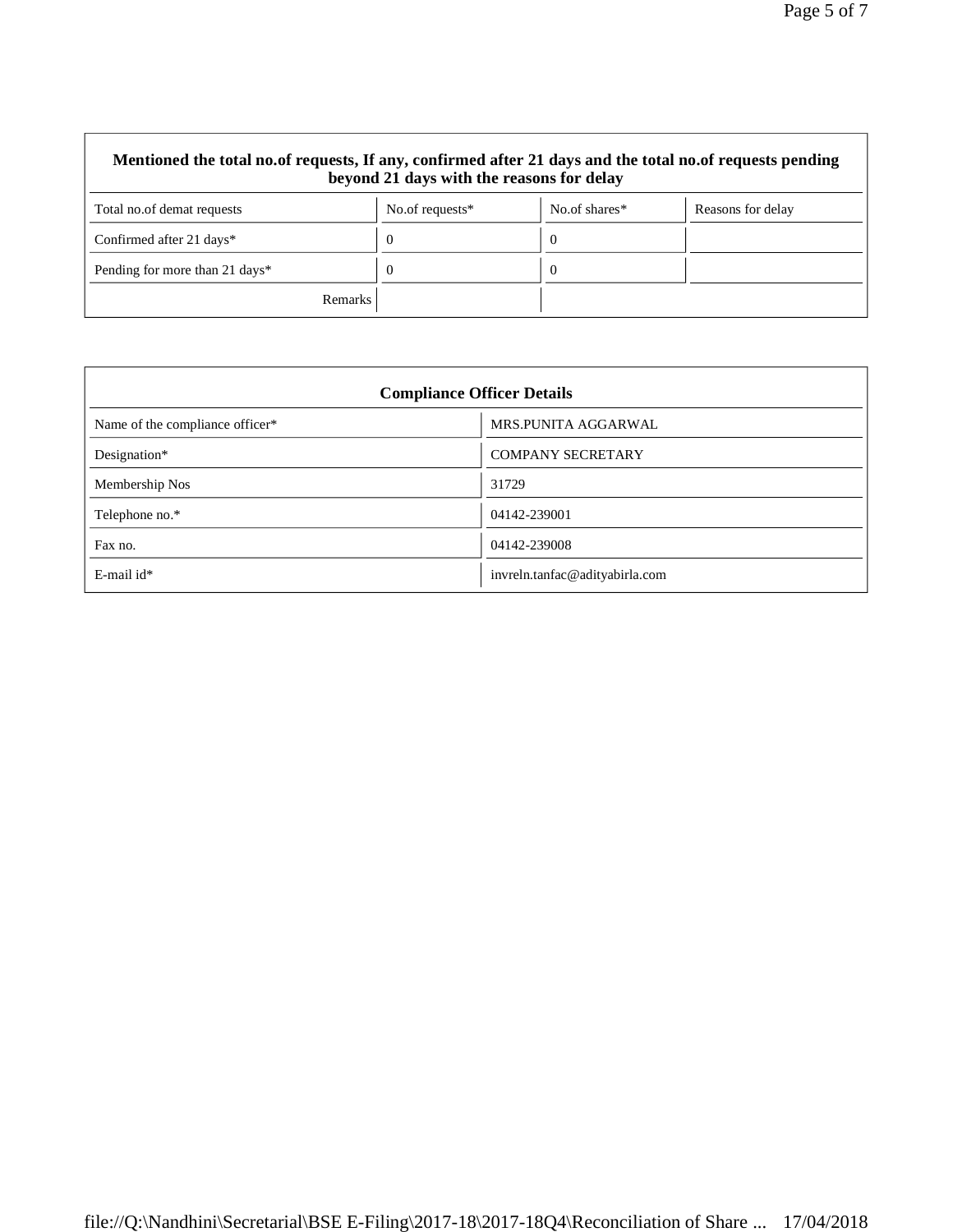| <b>Certifying Auditor Details</b>                 |                                                                    |  |
|---------------------------------------------------|--------------------------------------------------------------------|--|
| $CA/CS*$                                          | Company secretary                                                  |  |
| Name of certifying auditor*                       | <b>MS.KALYANI SRINIVASAN</b>                                       |  |
| Date of issue of report*                          | 06-04-2018                                                         |  |
| Address*                                          | NO.2/11, GREATA OPAL, 4TH FLOOR, 38TH STREET, NANGANALLUR, CHENNAI |  |
| $City*$                                           | <b>CHENNAI</b>                                                     |  |
| Pincode*                                          | 600061                                                             |  |
| Contact no.*                                      | 044-22672977                                                       |  |
| Fax no.                                           |                                                                    |  |
| Email                                             |                                                                    |  |
| Membership no.                                    | 5854                                                               |  |
| Firms registration number of audit firm           |                                                                    |  |
| Name of the firm*                                 | KALYANI SRINIVASAN                                                 |  |
| COP number                                        | 6047                                                               |  |
| <b>Registrar and Share Transfer Agent Details</b> |                                                                    |  |
| Appointment of common agency for share registry   |                                                                    |  |

| Appointment of common agency for share registry<br>work*                                         | Yes                                                                                    |
|--------------------------------------------------------------------------------------------------|----------------------------------------------------------------------------------------|
| Name of RTA                                                                                      | INTEGRATED REGISTRY MANAGEMENT SERVICES PRIVATE<br><b>LIMITED</b>                      |
| SEBI registration no.                                                                            | INR000000544                                                                           |
| Address                                                                                          | KENCES TOWERS, SECOND FLOOR, NO.1 RAMAKRISHNA<br>STREET, OFF NORTH USMAN ROAD, T NAGAR |
| <b>State</b>                                                                                     | <b>TAMILNADU</b>                                                                       |
| City                                                                                             | <b>CHENNAI</b>                                                                         |
| Pincode                                                                                          | 600017                                                                                 |
| Contact no.                                                                                      | 044-28140801                                                                           |
| Fax number of RTA                                                                                | 044-28142479                                                                           |
| E-mail id                                                                                        | corpserv@integratedindia.in                                                            |
| <b>Website Address</b>                                                                           | www.integratedindia.in                                                                 |
| Any other detail that the auditor may like to provide.<br>(e.g. BIFR company, delisting from SE) | Textual Information(1)                                                                 |

| <b>Text Block</b> |                               |
|-------------------|-------------------------------|
|                   | PREFERENCE SHARES (UNLISTED): |